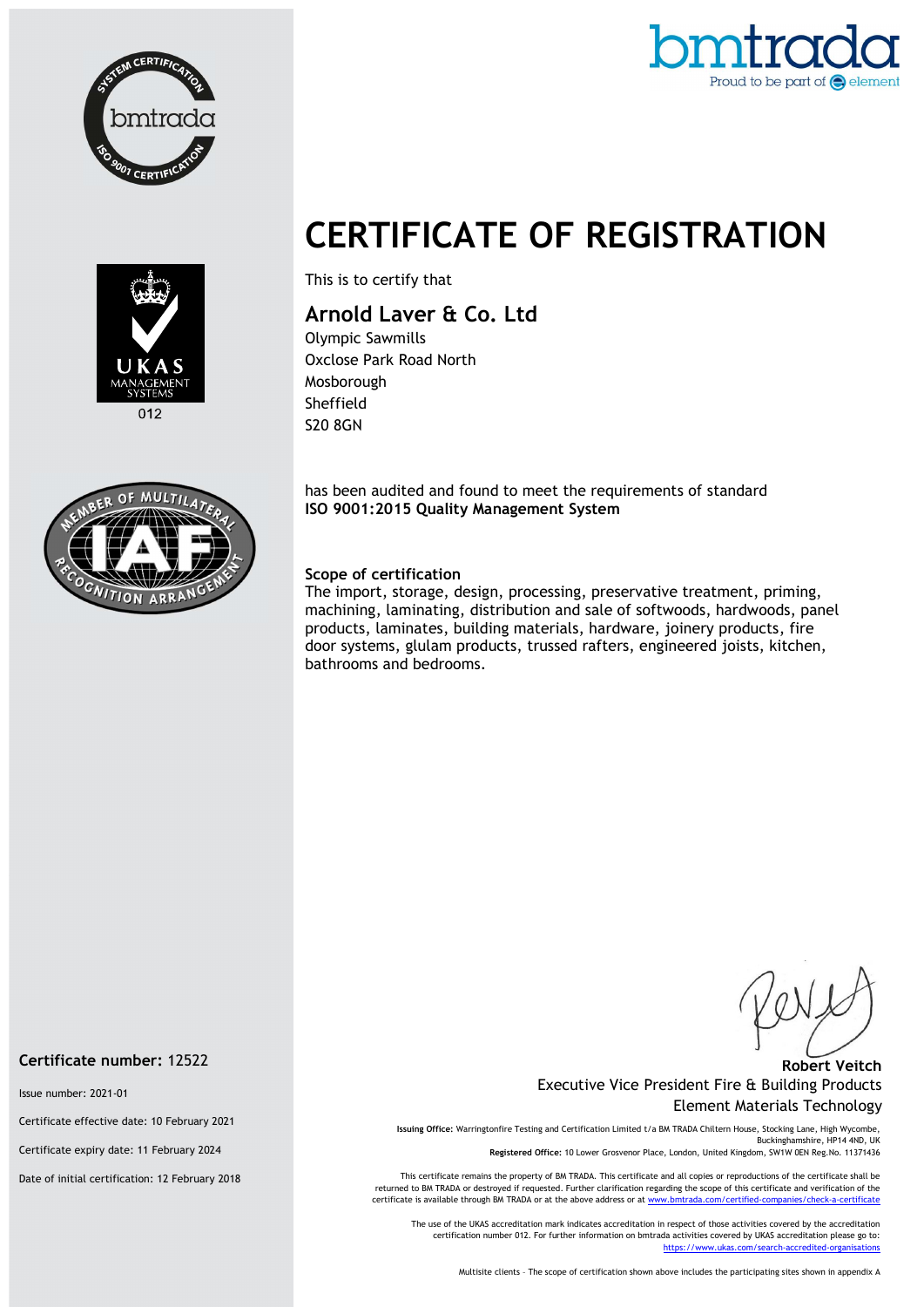

### Appendix A

The network of participating sites shown below is included in the scope of certification shown on certificate

number (12522)

| <b>Branch</b>          | <b>Address</b>                                                                                  |
|------------------------|-------------------------------------------------------------------------------------------------|
| Arnold Laver & Co. Ltd | <b>Dudley Road</b><br>Oldbury<br>Warley<br><b>West Midlands</b><br><b>B69 3DA</b>               |
| Arnold Laver & Co. Ltd | Pontefract Road<br>Stourton<br>Leeds<br>West Yorkshire<br><b>LS10 1SW</b>                       |
| Arnold Laver & Co. Ltd | Wagonway Road<br>Hebburn<br>Tyne And Wear<br><b>NE31 1SP</b>                                    |
| Arnold Laver & Co. Ltd | <b>Olympic Sawmills</b><br>Oxclose Park Road North<br>Mosborough<br>Sheffield<br><b>S20 8GN</b> |
| Arnold Laver & Co. Ltd | <b>Crowle Street</b><br>Hull<br>East Yorkshire<br>HU9 1RH                                       |
| Arnold Laver & Co. Ltd | Manningham Sawmills<br>Canal Road<br><b>Bradford</b><br>Yorkshire<br>BD2 1AR                    |
| Arnold Laver & Co. Ltd | <b>Firs Trading Estate</b><br>Oldington Lane<br>Kidderminster<br><b>DY11 7QN</b>                |